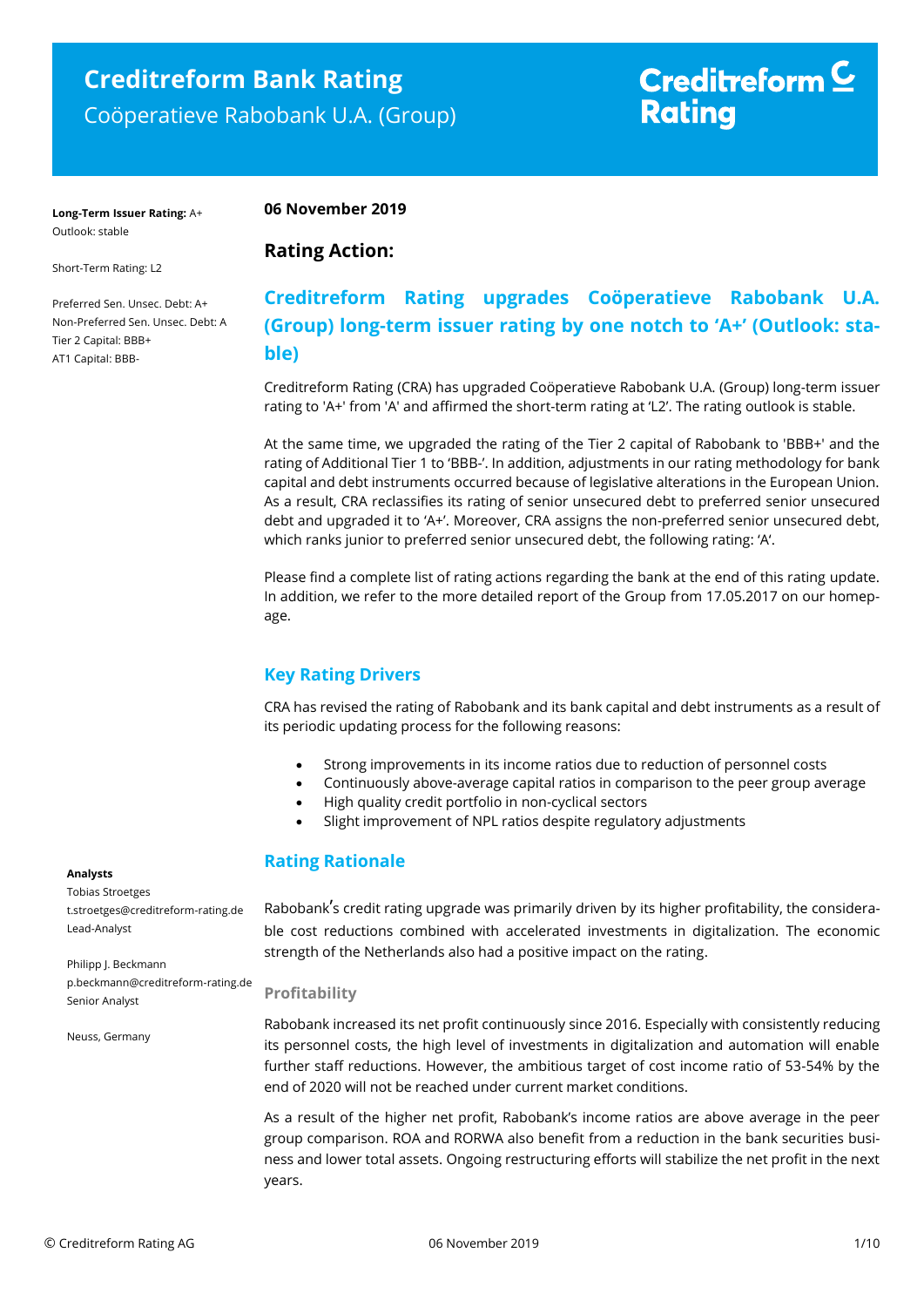# Creditreform  $\mathsf{\underline{\mathsf{C}}}$ **Rating**

### **Asset Situation and Asset Quality**

The assets are dominated by loans to customers, mainly in the mortgage sector or in the food and agricultural sectors. Due to regulatory adjustments of mortgage loans under IFRS 9, the asset quality figures of Rabobank partially deteriorated. This is reflected by an increase in RWA (FY2018). The peer group comparison confirms this assessment. Based on the half-year figures for 2019, the impairment charges remain at this level despite the strong Dutch economy.

### **Refinancing and Capital Quality**

The capital ratios have improved continuously in recent years as a result of the retained earnings. All key capital ratios are above the peer group average as well as Rabobank's targeted level. In addition, the total debt is well diversified in terms of maturities, currencies and seniority.

The ratings of Rabobank's bank capital and debt instruments are affected due to our rating mechanism as a result of the upgraded issuer rating.

### **Liquidity**

In our opinion, the overall liquidity situation of Rabobank is satisfactory.

### **Outlook**

We consider the outlook of Rabobank's long-term issuer rating and its bank capital and debt instruments as stable. This reflects our view that Rabobank is likely to keep being profitable in the upcoming years while still having to manage its stock of non-performing exposures. However, we will observe if Rabobank is able to meet its operating cost reduction targets according to its digitalization and centralization strategy.

In addition, we assume a stable political and economic environment in Rabobank's markets of operations.

### **Scenario Analysis**

In a scenario analysis, Rabobank's rating developed marginally better in the "best case" scenario and significantly worse in the "worst case" scenario. The ratings of bank capital and senior unsecured debt would behave similarly based on our rating mechanism. These ratings are especially sensitive to changes in total equity and to the bank capital and debt structure in general.

We could upgrade Rabobank's long-term issuer credit rating and its bank capital and debt instruments if we see a substantial improvement of the asset quality. In addition, a continuous improvement of the bank's cost income ratio and improved capital figures in the next years might lead to an upgrade as well.

By contrast, a downgrade of Rabobank's long-term issuer credit rating and its bank capital and debt instruments is likely if we see that Rabobank is not able to reach its targets according to its cost reduction strategy. In addition, a declining or not sustainable profitability or worse capital ratios might lead to a downgrade of the Rabobank's long-term issuer rating and its bank capital and debt instruments.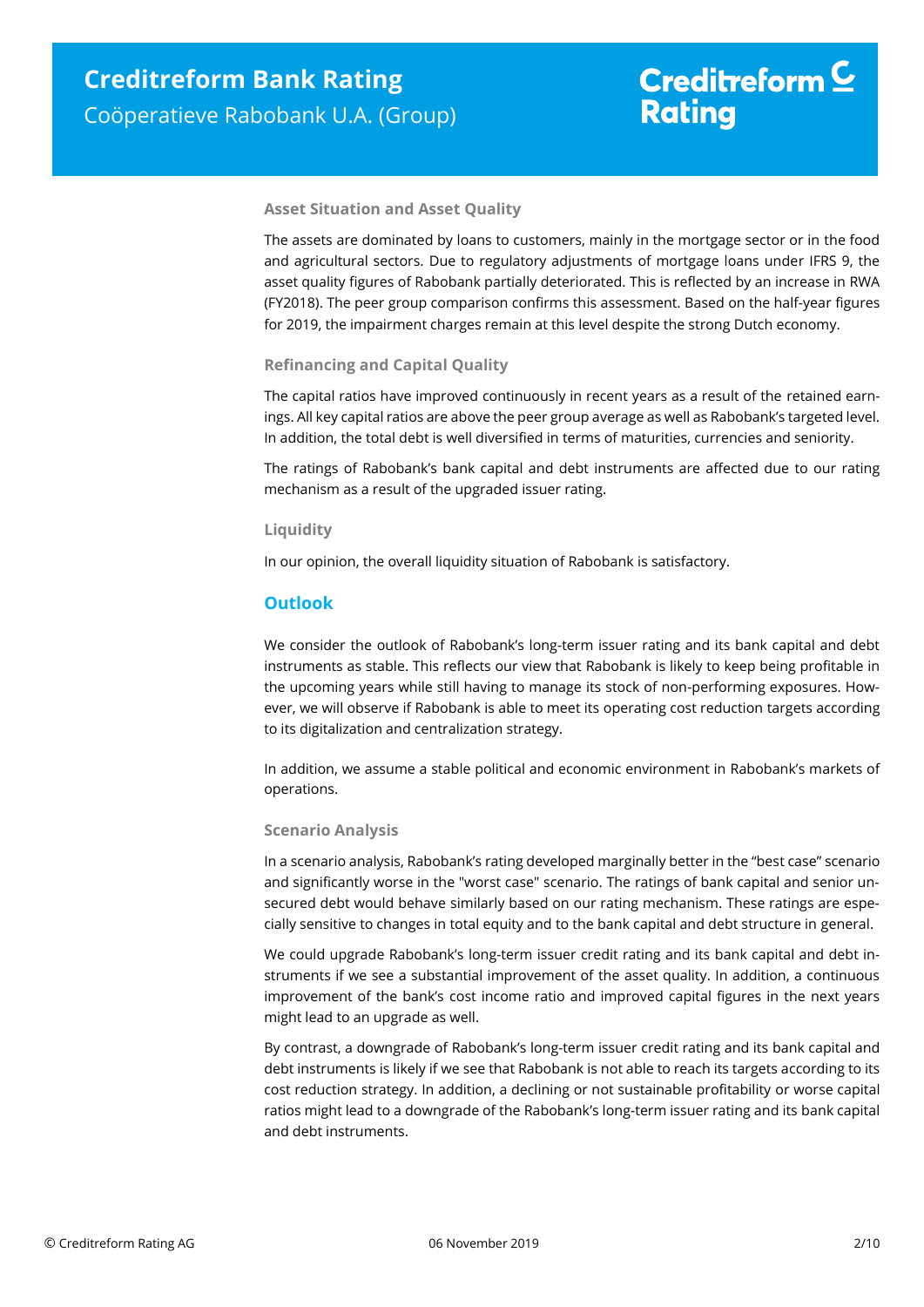# Creditreform  $\underline{\mathsf{C}}$ **Rating**

## **CRA's rating actions at a glance**

Coöperatieve Rabobank U.A. (Group):

- Long-Term Issuer Rating upgraded to 'A+' from 'A', stable outlook
- Short-term rating affirmed at 'L2'
- Senior unsecured debt reclassified to preferred senior unsecured debt and upgraded to 'A+' from 'A'
- Non-preferred senior unsecured debt rated at 'A'
- Tier 2 capital upgraded to 'BBB+' from 'BBB-'
- AT1 capital upgraded to 'BBB-' from 'BB+'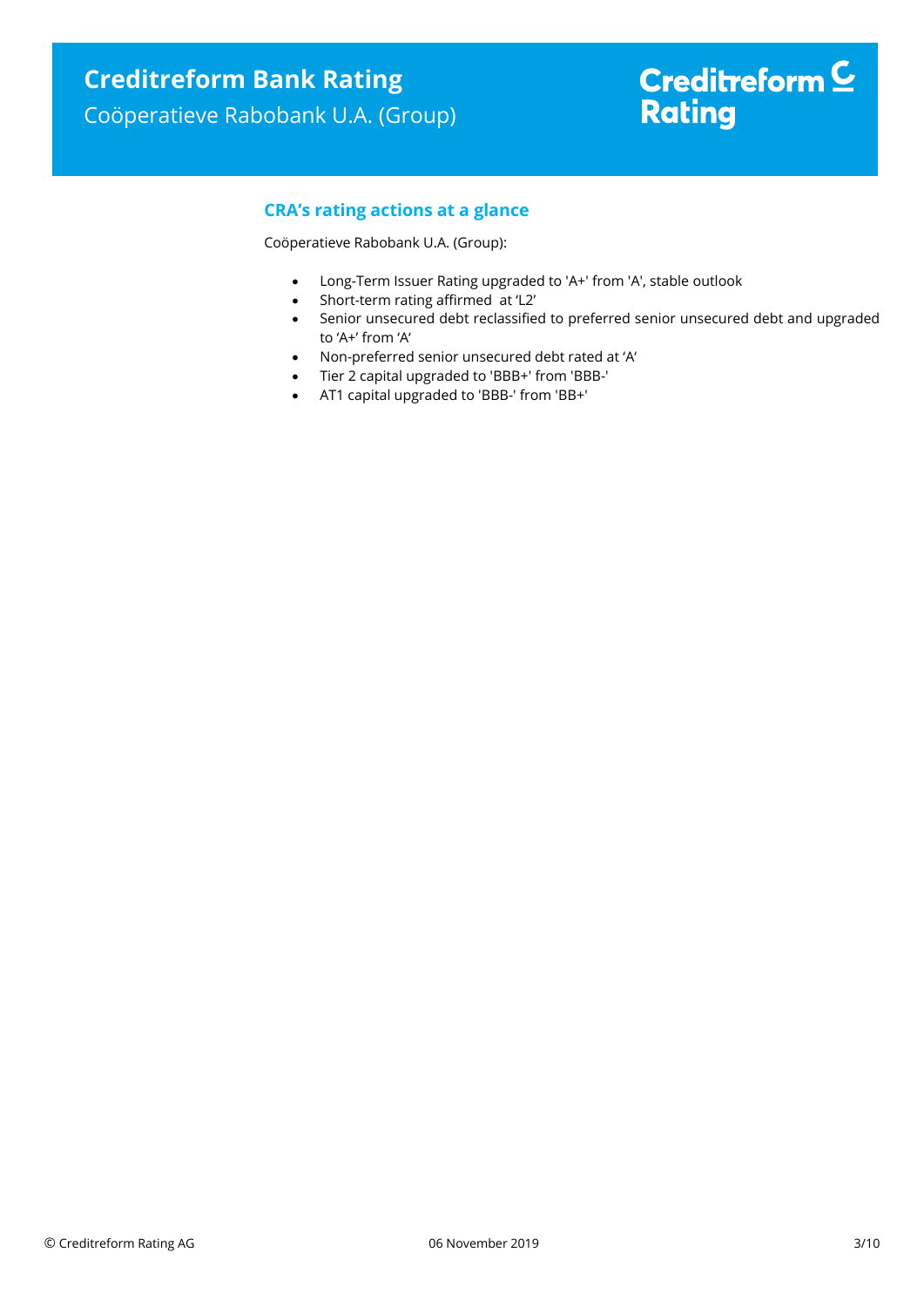# Creditreform  $\underline{\mathsf{C}}$ **Rating**

### **Ratings Detail**

### **Bank ratings**

The bank ratings are dependent on a host of quantitative and qualitative factors. An improvement in either sub-category may result in a higher rating score.

LT Issuer / Outlook / Short-Term **A+ / stable / L2**

### **Bank Capital and Debt Instruments Ratings**

The ratings for bank capital and debt instruments are inter alia dependent on subordination and relative size of the instrument class, based on the long-term issuer rating of the bank.

| Preferred senior unsecured debt (PSU):     | $A+$        |
|--------------------------------------------|-------------|
| Non-preferred senior unsecured debt (NPS): | A           |
| Tier 2 (T2):                               | <b>BBB+</b> |
| Additional Tier 1 (AT1):                   | BBB-        |

### **Ratings Detail and History**

Please consult our websit[e www.creditreform-rating.de](http://www.creditreform-rating.de/) for additional information regarding the dates of publication.

Figure 1: Ratings Detail and History

| <b>Bank Issuer Rating</b>                | <b>Rating Date</b> | <b>Publication Date</b> | <b>Result</b>        |
|------------------------------------------|--------------------|-------------------------|----------------------|
| Initialrating                            | 17.05.2017         | 06.06.2017              | A / stabil / L2      |
| Monitoring                               | 06.11.2019         | 08.11.2019              | $A+$ / stabil / L2   |
|                                          |                    |                         |                      |
| <b>Bank Capital and Debt Instruments</b> | <b>Rating Date</b> | <b>Publication Date</b> | <b>Result</b>        |
| Senior Unsecured / T2 / AT1 (Initial)    | 01.02.2018         | 08.02.2018              | $A - / BBB - / BB +$ |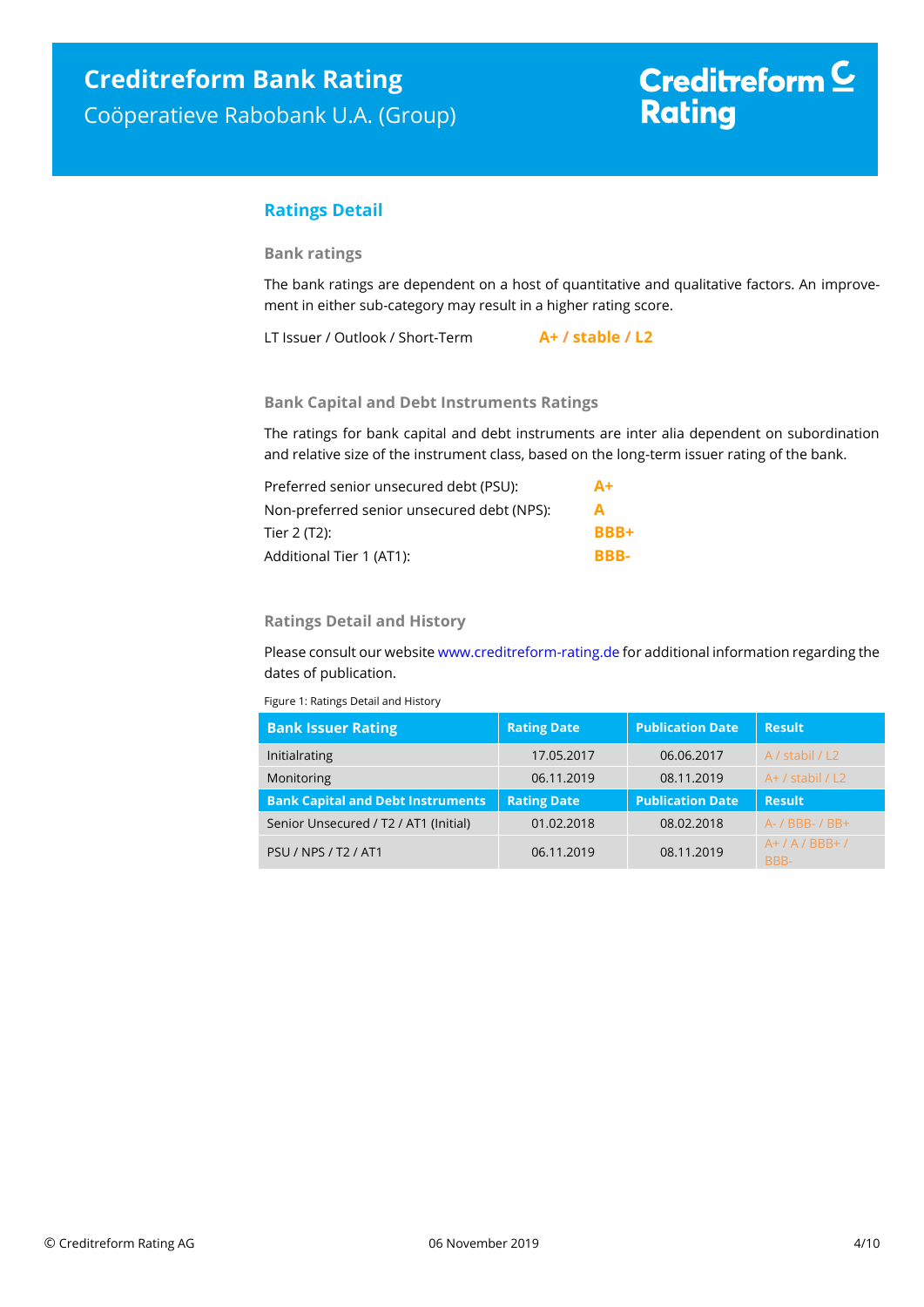# Creditreform <sup>C</sup><br>Rating

## **Appendix**

| Figure 2: Group income statement   Source: eValueRate / CRA |  |  |
|-------------------------------------------------------------|--|--|
|-------------------------------------------------------------|--|--|

| <b>Income Statement</b>                                      | 2015       | %        | 2016       | %        | 2017       | %        | 2018       |
|--------------------------------------------------------------|------------|----------|------------|----------|------------|----------|------------|
| Income (€000)                                                |            |          |            |          |            |          |            |
| Net Interest Income                                          | 9.139.000  | $-3,3$   | 8.835.000  | $+0,1$   | 8.843.000  | $-3,2$   | 8.559.000  |
| Net Fee & Commission Income                                  | 1.892.000  | $-3,5$   | 1.826.000  | $+4,9$   | 1.915.000  | $+0,8$   | 1.931.000  |
| Net Insurance Income                                         |            |          |            |          |            |          |            |
| Net Trading Income                                           | 751.000    | $-15.6$  | 634.000    | $-58.5$  | 263,000    | $+34.6$  | 354.000    |
| <b>Equity Accounted Results</b>                              | 351,000    | $-69,8$  | 106,000    | $> +100$ | 245,000    | $-0,8$   | 243,000    |
| Dividends from Equity Instruments                            |            |          |            |          |            |          |            |
| Other Income                                                 | 3.133.000  | $+18,2$  | 3.703.000  | $-30,3$  | 2.581.000  | $+12,2$  | 2.897.000  |
| <b>Operating Income</b>                                      | 15.266.000 | $-1,1$   | 15.104.000 | $-8.3$   | 13.847.000 | $+1.0$   | 13.984.000 |
| Expenses (€000)                                              |            |          |            |          |            |          |            |
| Depreciation and Amortisation                                | 1.141.000  | $+8,2$   | 1.234.000  | $-57,5$  | 525.000    | $-13,5$  | 454,000    |
| Personnel Expense                                            | 4.786.000  | $-2,2$   | 4.680.000  | $-4,4$   | 4.472.000  | $-4,3$   | 4.278.000  |
| Tech & Communications Expense                                | 634.000    | $+10,9$  | 703.000    | $+6,8$   | 751.000    | $+7,7$   | 809.000    |
| Marketing and Promotion Expense                              |            |          |            |          | 152.000    | $-0,7$   | 151.000    |
| <b>Other Provisions</b>                                      | 506.000    | $> +100$ | 1.063.000  | $-32.2$  | 721.000    | $-63.7$  | 262,000    |
| Other Expense                                                | 3.301.000  | $+33,2$  | 4.396.000  | $-14,4$  | 3.763.000  | $+4,5$   | 3.934.000  |
| <b>Operating Expense</b>                                     | 10.368.000 | $+16.5$  | 12.076.000 | $-14.0$  | 10.384.000 | $-4.8$   | 9.888.000  |
| Operating Profit & Impairment (€000)                         |            |          |            |          |            |          |            |
| <b>Pre-impairment Operating Profit</b>                       | 4.898.000  | $-38,2$  | 3.028.000  | $+14,4$  | 3.463.000  | $+18,3$  | 4.096.000  |
| <b>Asset Writedowns</b>                                      | 2.044.000  | $-84.8$  | 310,000    | $< -100$ | $-169.000$ | $< -100$ | 190,000    |
| Net Income (€000)                                            |            |          |            |          |            |          |            |
| Non-Recurring Income                                         | 15.000     |          |            |          |            |          |            |
| Non-Recurring Expense                                        |            |          |            |          |            |          |            |
| <b>Pre-tax Profit</b>                                        | 2.869.000  | $-5,3$   | 2.718.000  | $+33,6$  | 3.632.000  | $+7,5$   | 3.906.000  |
| Income Tax Expense                                           | 655.000    | $+6.0$   | 694.000    | $+38.0$  | 958.000    | $-5,8$   | 902.000    |
| <b>Discontinued Operations</b>                               |            |          |            |          |            |          |            |
| Net Profit (€000)                                            | 2.214.000  | $-8,6$   | 2.024.000  | $+32,1$  | 2.674.000  | $+12,3$  | 3.004.000  |
| Attributable to minority interest (non-controlling interest) | 75,000     | $-14,7$  | 64.000     | $-9,4$   | 58,000     | $+3,4$   | 60,000     |
| Attributable to owners of the parent                         | 2.139.000  | $-8,4$   | 1.960.000  | $+33.5$  | 2.616.000  | $+12.5$  | 2.944.000  |

#### Figure 3: Group key earnings figures | Source: eValueRate / CRA

| Income Ratios (%)                                     | 2015  | 96       | 2016  | 96'     | 2017  | 1%      | 2018  |
|-------------------------------------------------------|-------|----------|-------|---------|-------|---------|-------|
| Cost Income Ratio (CIR)                               | 67,92 | $+12,04$ | 79,95 | $-4,96$ | 74,99 | $-4,28$ | 70,71 |
| Cost Income Ratio ex. Trading (CIRex)                 | 71,43 | $+12,03$ | 83,46 | $-7,01$ | 76,44 | $-3,90$ | 72,55 |
| Return on Assets (ROA)                                | 0,33  | $-0,02$  | 0,31  | $+0,14$ | 0,44  | $+0.07$ | 0,51  |
| Return on Equity (ROE)                                | 5,37  | $-0,38$  | 4,99  | $+1,76$ | 6,75  | $+0,36$ | 7,11  |
| Return on Assets before Taxes (ROAbT)                 | 0,42  | $-0,01$  | 0,41  | $+0,19$ | 0,60  | $+0,06$ | 0,66  |
| Return on Equity before Taxes (ROEbT)                 | 6,96  | $-0,26$  | 6,71  | $+2,46$ | 9,17  | $+0.08$ | 9,25  |
| Return on Risk-Weighted Assets (RORWA)                | 1,04  | $-0,08$  | 0,96  | $+0,39$ | 1,35  | $+0,15$ | 1,50  |
| Return on Risk-Weighted Assets before Taxes (RORWAbT) | 1,35  | $-0,06$  | 1,29  | $+0,55$ | 1,83  | $+0,12$ | 1,95  |
| Net Interest Margin (NIM)                             | 1,51  | $-0,04$  | 1,47  | $+0,09$ | 1,56  | $-0,15$ | 1,41  |
| Pre-Impairment Operating Profit / Assets              | 0,72  | $-0,26$  | 0,46  | $+0,12$ | 0,57  | $+0,12$ | 0,69  |
| Cost of Funds (COF)                                   | 1,35  | $-0,09$  | 1,26  | $+0,03$ | 1,29  | $+0,14$ | 1,43  |
| Change in % Points                                    |       |          |       |         |       |         |       |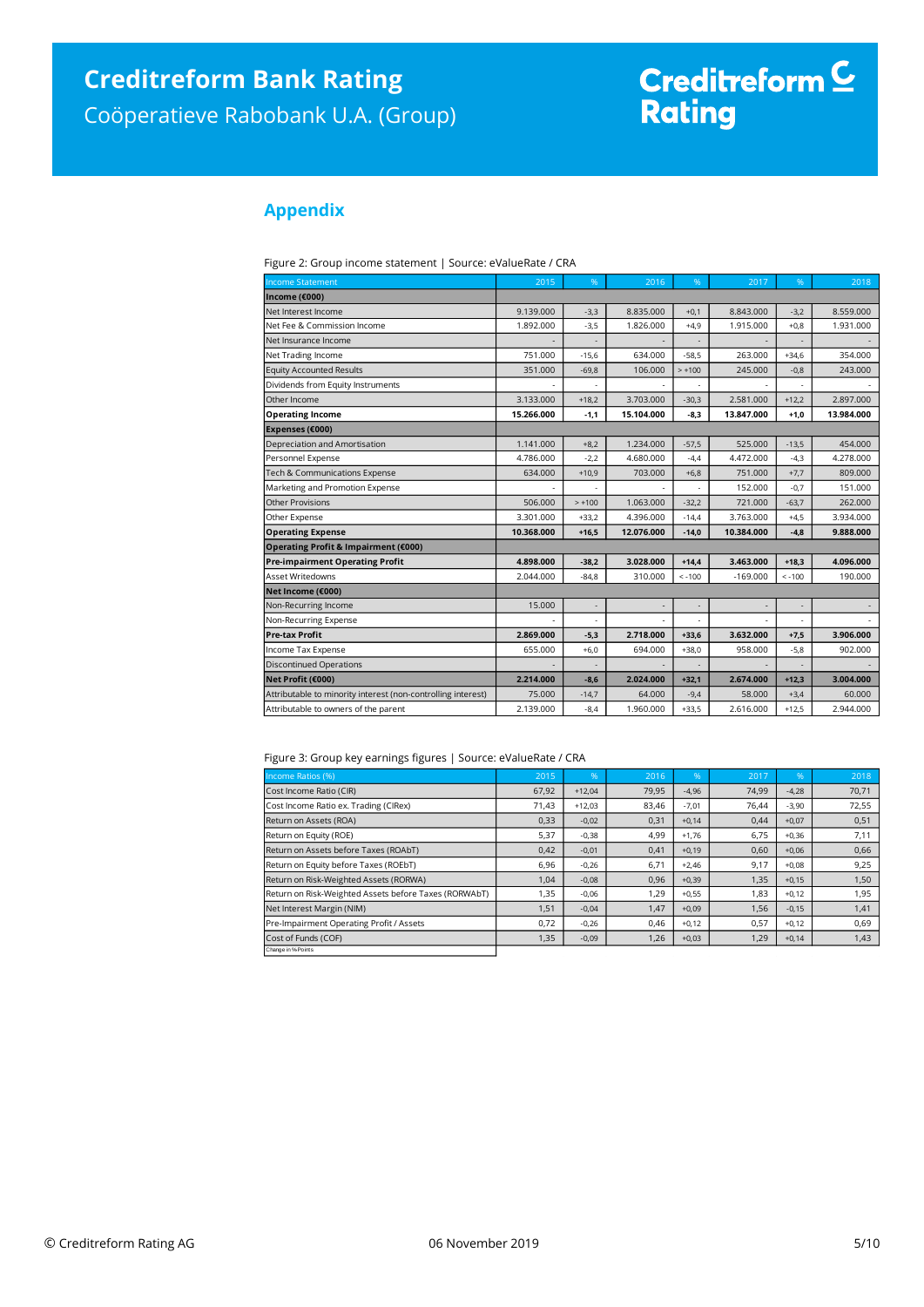Coöperatieve Rabobank U.A. (Group)

# Creditreform <mark>C</mark><br>Rating

### Figure 4: Development of assets | Source: eValueRate / CRA

| Assets (€000)                         | 2015        | %       | 2016        | %              | 2017        | %       | 2018        |
|---------------------------------------|-------------|---------|-------------|----------------|-------------|---------|-------------|
| Cash and Balances with Central Banks  | 64.943.000  | $+30,0$ | 84.405.000  | $-20,8$        | 66.861.000  | $+9,7$  | 73.335.000  |
| Net Loans to Banks                    | 32.434.000  | $-21,6$ | 25.444.000  | $+7,1$         | 27.254.000  | $-34,5$ | 17,859,000  |
| Net Loans to Customers                | 465.993.000 | $-2,8$  | 452.807.000 | $-4,5$         | 432.564.000 | $+1,4$  | 438,627,000 |
| Total Securities                      | 43.441.000  | $-11,4$ | 38.486.000  | $-17,8$        | 31.643.000  | $-30,9$ | 21.861.000  |
| <b>Total Derivative Assets</b>        | 48.113.000  | $-11,9$ | 42.372.000  | $-39,8$        | 25.505.000  | $-11,2$ | 22.660.000  |
| Other Financial Assets                |             | ۰       |             | $\overline{a}$ |             |         |             |
| <b>Financial Assets</b>               | 654.924.000 | $-1,7$  | 643.514.000 | $-9,3$         | 583.827.000 | $-1,6$  | 574.342.000 |
| <b>Equity Accounted Investments</b>   | 3.672.000   | $-34,2$ | 2.417.000   | $+4,3$         | 2.521.000   | $-5,8$  | 2.374.000   |
| Other Investments                     | 381.000     | $-23,1$ | 293.000     | $-34,1$        | 193,000     | $+0,0$  | 193.000     |
| <b>Insurance Assets</b>               |             |         |             |                |             |         |             |
| Non-current Assets & Discontinued Ops | 155,000     | $+81,3$ | 281.000     | $> +100$       | 992.000     | $-73,0$ | 268,000     |
| Tangible and Intangible Assets        | 9.258.000   | $-38,7$ | 5.679.000   | $-1,6$         | 5.589.000   | $-3,0$  | 5.421.000   |
| <b>Tax Assets</b>                     | 2.583.000   | $-2,0$  | 2.531.000   | $-24,6$        | 1.908.000   | $-26,2$ | 1.408.000   |
| <b>Total Other Assets</b>             | 7.854.000   | $+0,3$  | 7.878.000   | $+1,1$         | 7.961.000   | $-19,2$ | 6.431.000   |
| <b>Total Assets</b>                   | 678.827.000 | $-2,4$  | 662.593.000 | $-9,0$         | 602.991.000 | $-2,1$  | 590.437.000 |

### Figure 5: Development of asset quality | Source: eValueRate / CRA

| <b>Asset Ratios (%)</b>              | 2015  | 96'      | 2016  | .96      | 2017    | 96'      | 2018  |
|--------------------------------------|-------|----------|-------|----------|---------|----------|-------|
| Net Loans/ Assets                    | 68,65 | $-0,31$  | 68,34 | $+3,40$  | 71.74   | $+2,55$  | 74,29 |
| Risk-weighted Assets/ Assets         | 31,39 | $+0,49$  | 31,88 | $+1,00$  | 32,88   | $+1.08$  | 33,96 |
| NPLs*/ Net Loans to Customers        | 2,46  | $-0,11$  | 2,35  | $+0,57$  | 2,92    | $+0,73$  | 3,65  |
| NPLs*/ Risk-weighted Assets          | 5,38  | $-0,35$  | 5,04  | $+1,33$  | 6,36    | $+1.61$  | 7,98  |
| Potential Problem Loans/ NPLs*       | 67,04 | $+10,03$ | 77,07 | $-12,72$ | 64,35   | $+35,36$ | 99,71 |
| Reserves/NPLs*                       | 73,13 | $-2,78$  | 70,35 | $-27.20$ | 43,16   | $-19,80$ | 23,35 |
| Reserves/ Net Loans                  | 1,80  | $-0,15$  | 1,65  | $-0,39$  | 1,26    | $-0,41$  | 0,85  |
| Net Write-offs/Net Loans             | 0,44  | $-0,37$  | 0,07  | $-0.11$  | $-0,04$ | $+0.08$  | 0,04  |
| Net Write-offs/ risk-weighted Assets | 0,96  | $-0,81$  | 0,15  | $-0,23$  | $-0,09$ | $+0,18$  | 0,09  |
| Level 3 Assets / Total Assets        | 0,39  | $-0,09$  | 0,30  | $+0,11$  | 0,40    | $+0,04$  | 0,44  |
| Change in % Points                   |       |          |       |          |         |          |       |

Change in %-Points<br>\* NPLs are represented from 2018 onwards by Stage 3 Loans.<br>\*\* Potential Problem Loans are represented from 2018 onwards by Stage 2 Loans.

#### Figure 6: Development of refinancing and capital adequacy | Source: eValueRate / CRA

| Liabilities (€000)                         | 2015        | %       | 2016        | %       | 2017        | %        | 2018        |
|--------------------------------------------|-------------|---------|-------------|---------|-------------|----------|-------------|
| <b>Total Deposits from Banks</b>           | 19.038.000  | $+15,6$ | 22.006.000  | $-14,0$ | 18.922.000  | $+2,5$   | 19.397.000  |
| <b>Total Deposits from Customers</b>       | 345.884.000 | $+0,5$  | 347.712.000 | $-2,0$  | 340.682.000 | $+0,5$   | 342.410.000 |
| <b>Total Debt</b>                          | 204.477.000 | $-7,3$  | 189,588,000 | $-15,1$ | 160,977,000 | $-4,1$   | 154,318,000 |
| Derivative Liabilities                     | 54.556.000  | $-12,0$ | 48.024.000  | $-41,5$ | 28.103.000  | $-14,9$  | 23.927.000  |
| Securities Sold, not yet Purchased         |             |         |             |         |             |          |             |
| Other Financial Liabilities                | 3.581.000   | $+8,2$  | 3.874.000   | $+3,0$  | 3.989.000   | $-100.0$ | 0           |
| <b>Total Financial Liabilities</b>         | 627.536.000 | $-2,6$  | 611.204.000 | $-9,6$  | 552.673.000 | $-2,3$   | 540.052.000 |
| Insurance Liabilities                      |             | ٠       |             |         |             |          |             |
| Non-current Liabilities & Discontinued Ops |             |         |             |         | 256.000     |          |             |
| <b>Tax Liabilities</b>                     | 778,000     | $+18,6$ | 923,000     | $-30,2$ | 644,000     | $+5,7$   | 681,000     |
| Provisions                                 | 993.000     | $+52.1$ | 1.510.000   | $+1,8$  | 1.537.000   | $-26,7$  | 1.126.000   |
| <b>Total Other Liabilities</b>             | 8.323.000   | $+1,3$  | 8.432.000   | $-1,9$  | 8.271.000   | $-23,3$  | 6.342.000   |
| <b>Total Liabilities</b>                   | 637.630.000 | $-2,4$  | 622.069.000 | $-9,4$  | 563.381.000 | $-2,7$   | 548.201.000 |
| <b>Total Equity</b>                        | 41.197.000  | $-1,6$  | 40.524.000  | $-2,3$  | 39.610.000  | $+6,6$   | 42.236.000  |
| <b>Total Liabilities and Equity</b>        | 678.827.000 | $-2,4$  | 662.593.000 | $-9,0$  | 602.991.000 | $-2,1$   | 590.437.000 |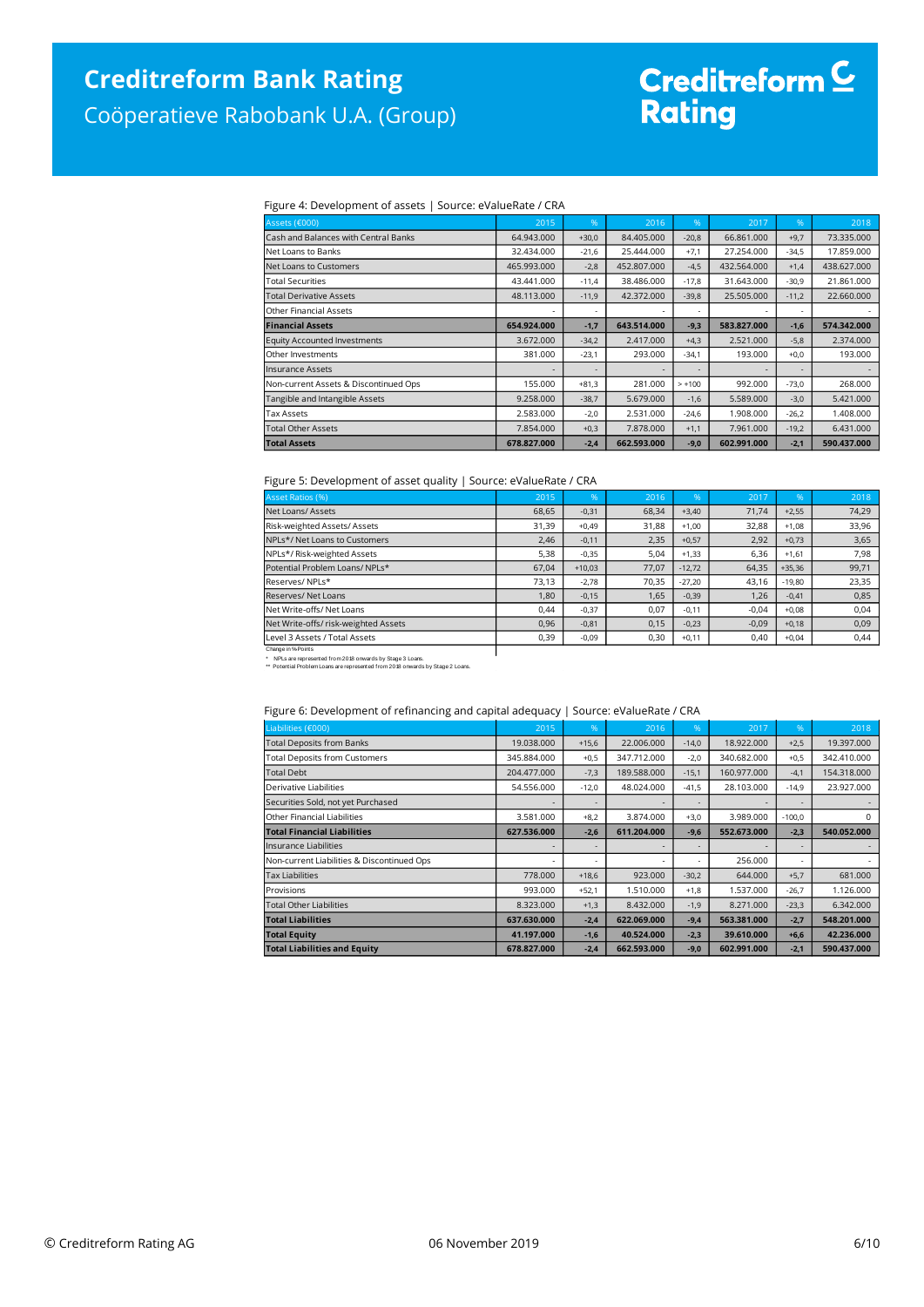## Coöperatieve Rabobank U.A. (Group)

# Creditreform <mark>C</mark><br>Rating

### Figure 7: Development of capital ratios | Source: eValueRate / CRA

| Capital Ratios (€000)                            | 2015  | %                        | 2016  | <b>%</b> | 2017  | %       | 2018  |
|--------------------------------------------------|-------|--------------------------|-------|----------|-------|---------|-------|
| <b>Total Equity/ Total Assets</b>                | 6,07  | $+0,05$                  | 6,12  | $+0,45$  | 6,57  | $+0,58$ | 7,15  |
| Leverage Ratio                                   | 5,10  | $+0.40$                  | 5,50  | $+0.50$  | 6.00  | $+0.40$ | 6,40  |
| Phased-in: Common Equity Tier 1 Ratio (CET1)     | 13,50 | $+0.20$                  | 13.70 | $+2,10$  | 15.80 | $+0.20$ | 16,00 |
| Phased-in: Tier 1 Ratio (CET1 + AT1)             | 16.40 | $+0.60$                  | 17.00 | $+1,80$  | 18.80 | $+0.70$ | 19,50 |
| Phased-in: Total Capital Ratio (CET1 + AT1 + T2) | 23,20 | $+1.30$                  | 24.50 | $+1.70$  | 26.20 | $+0.40$ | 26,60 |
| Fully Loaded: Common Equity Tier 1 Ratio (CET1)  | 12.00 | $+1.50$                  | 13.50 | $+2.00$  | 15.50 | $+0.50$ | 16,00 |
| <b>SREP Capital Requirements</b>                 |       | $\overline{\phantom{0}}$ | 11.75 | $-2.75$  | 9,00  | $+1.38$ | 10,38 |
| <b>IMREL/TLAC Ratio</b>                          | ٠     | ۰                        | 25,40 | $+1,40$  | 26,80 | $+4,16$ | 30,96 |
| Change in % Points                               |       |                          |       |          |       |         |       |

#### Figure 8: Development of liquidity | Source: eValueRate / CRA

| Liquidity (%)                                       | 2015   | %        | 2016   | 96'      | 2017   | 96.      | 2018   |
|-----------------------------------------------------|--------|----------|--------|----------|--------|----------|--------|
| Net Loans/ Deposits (LTD)                           | 134,73 | $-4,50$  | 130,22 | $-3.25$  | 126,97 | $-5,74$  | 121,23 |
| Interbank Ratio                                     | 170.36 | $-54.74$ | 115.62 | $+28.41$ | 144.03 | $-51.96$ | 92,07  |
| Liquidity Coverage Ratio                            | 135,00 | $-5.00$  | 130.00 | $-7.00$  | 123.00 | $+12.00$ | 135,00 |
| Customer Deposits / Total Funding (excl. Derivates) | 59.32  | $+1.25$  | 60.57  | $+3.07$  | 63.65  | $+5.37$  | 69,01  |
| Net Stable Funding Ratio (NSFR)                     | 116,00 | $+5,00$  | 121.00 | $-2,00$  | 119,00 | $+0,00$  | 119,00 |
| Change in %Points                                   |        |          |        |          |        |          |        |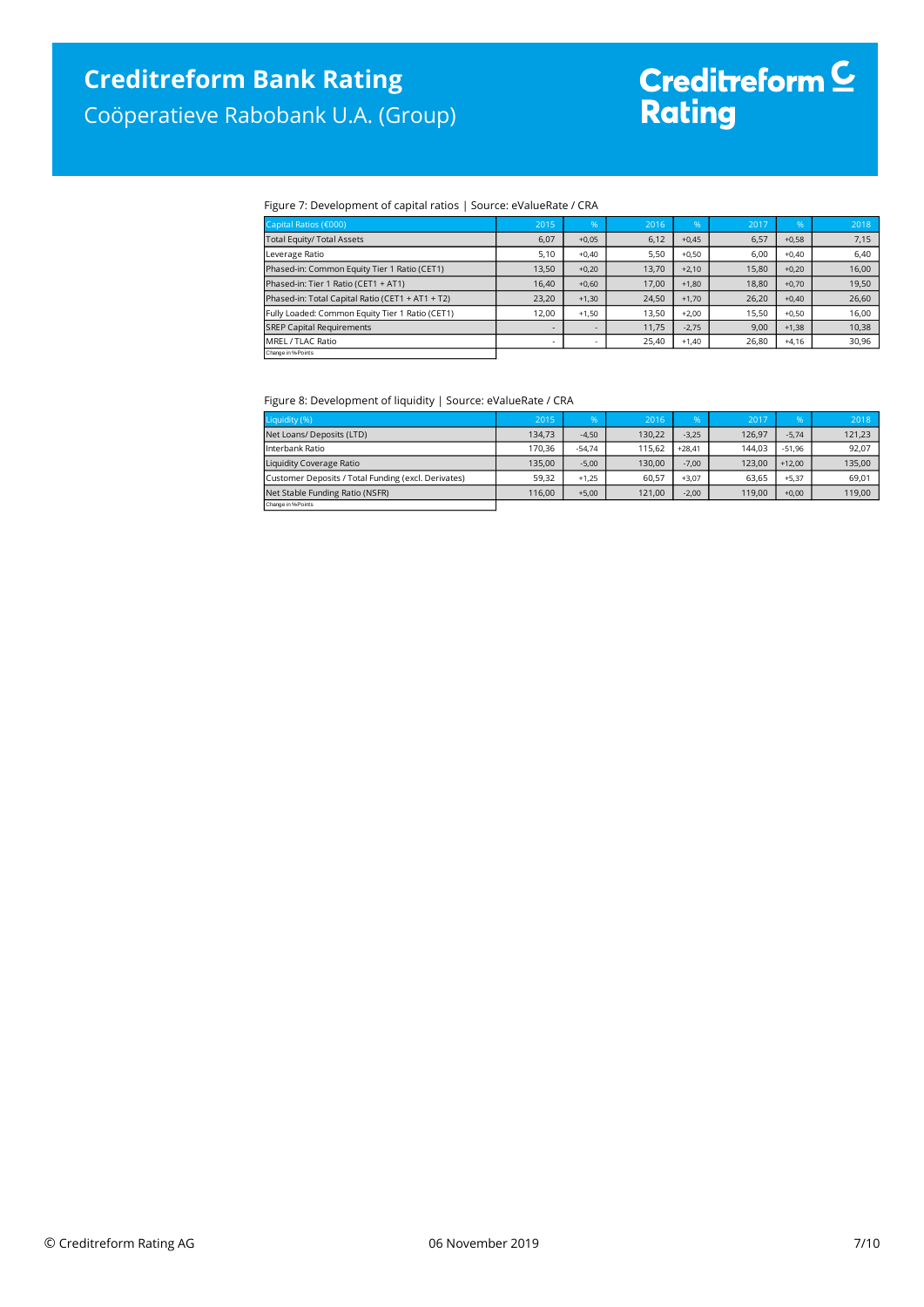# Creditreform  $\mathsf{\underline{\mathsf{C}}}$ **Rating**

### **Regulatory**

Creditreform Rating AG was neither commissioned by the rating object nor by any other third party for the rating. The analysis took place on a voluntary basis by Creditreform Rating AG and is to be described in the regulatory sense as an unsolicited rating.

The rating is based on publicly available information and internal evaluation methods for the rated bank. The quantitative analysis is based mainly on the latest annual accounts, interim reports, other investor relations information of the bank, and calculated key figures by eValueRate / CRA. Subject to a peer group analysis were 24 competing institutes.

The information and documents processed met the requirements of the rating system of Creditreform Rating AG as published on the website www.creditreform-rating.de. The rating was carried out on the basis of the rating methodology for bank ratings as well as the methodology for the rating of bank capital and unsecured debt instruments in conjunction with Creditreform`s basic document "Rating Criteria and Definitions".

The complete presentation of the rating methodologies used by Creditreform Rating AG and the basic document "Rating Criteria and Definitions" is published on the following homepage:

### [www.creditreform-rating.de/de/regulatory-requirements/.](http://www.creditreform-rating.de/de/regulatory-requirements/)

On 06 November 2019, the rating was presented by the analysts to the rating committee and adopted in a resolution.

The rating result was communicated to Coöperatieve Rabobank U.A. (Group) and the preliminary rating report was made available to the bank. There was no change in the rating score.

The rating is valid until withdrawal and is subject to monitoring from the rating date (see cover page). The rating will be comprehensively reviewed at least once every year. Within this period, the rating can be updated.

In 2011 Creditreform Rating AG was registered within the European Union according to EU Regulation 1060/2009 (CRA-Regulation). Based on the registration Creditreform Rating AG (CRA) is allowed to issue credit ratings within the EU and is bound to comply with the provisions of the CRA-Regulation.

### **Conflict of Interests**

No conflicts of interest were identified during the rating process that might influence the analyses and judgements of the rating analysts involved or any other natural person whose services are placed at the disposal or under the control of Creditreform Rating AG and who are directly involved in credit rating activities or approving credit ratings and rating outlooks.

In case of providing ancillary services to the rated entity, CRA will disclose all ancillary services in the credit rating report.

### **Rules on the Presentation of Credit Ratings and Rating Outlooks**

The approval of credit ratings and rating outlooks follows our internal policies and procedures. In line with our policy "Rating Committee," all credit ratings and rating outlooks are approved by a rating committee based on the principle of unanimity.

To prepare this credit rating, CRA has used following substantially material sources:

1. Aggregated data base by eValueRate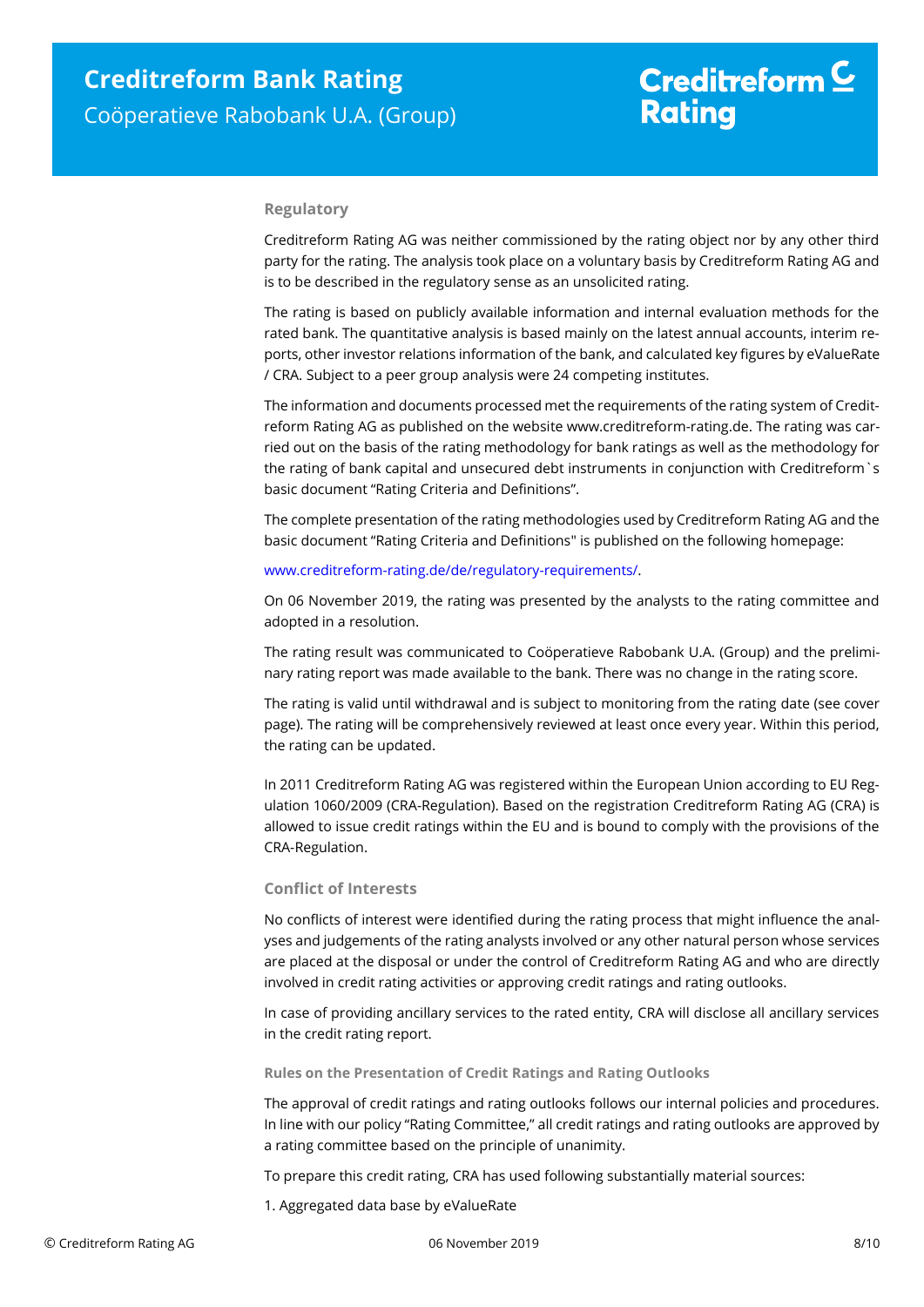# Creditreform  $\mathsf{\underline{\mathsf{C}}}$ **Rating**

- 2. Annual Report and interim reports
- 3. Investors relations information and other publications
- 4. Website of the rated bank

There are no other attributes and limitations of the credit rating or rating outlook other than displayed on the CRA website. Furthermore CRA considers satisfactory the quality and extent of information available on the rated entity. In regard to the rated entity Creditreform Rating AG regarded available historical data as sufficient.

Between the disclosure of the credit rating to the rated entity and the public disclosure no amendments were made to the credit rating.

The "Basic data" information card indicates the principal methodology or version of methodology that was used in determining the rating, with a reference to its comprehensive description.

In case where the credit rating is based on more than one methodology or where reference only to the principal methodology might cause investors to overlook other important aspects of the credit rating, including any significant adjustments and deviations, Creditreform Rating AG explains this fact in the credit rating and indicates how the different methodologies or these other aspects are taken into account in the credit rating. This information is integrated in the credit rating report.

The meaning of each rating category, the definition of default or recovery and any appropriate risk warning, including a sensitivity analysis of the relevant key rating assumptions, such as mathematical or correlation assumptions, accompanied by worst-case scenario credit ratings as well as best-case scenario credit ratings are explained in mentioned methodologies and / or in the credit rating report.

The date at which the credit rating was released for distribution for the first time and when it was last updated including any rating outlooks is indicated clearly and prominently in the "Basic data" card as a "Rating action"; first release is indicated as "initial rating", other updates are indicated as an "update", "upgrade or downgrade", "not rated", "confirmed", "selective default" or "default".

In the case of a rating outlook, the time horizon is provided during which a change in the credit rating is expected. This information is available within "Basic data" information card.

In accordance to Article 11 (2) EU-Regulation (EC) No 1060/2009 registered or certified credit rating agency shall make available in a central repository established by ESMA information on its historical performance data, including the ratings transition frequency, and information about credit ratings issued in the past and on their changes. Requested data are available at the ESMA website: https://cerep.esma.europa.eu/cerep-web/statistics/defaults.xhtml.

An explanatory statement of the meaning of Creditreform`s default rates are available in the credit rating methodologies disclosed on the website.